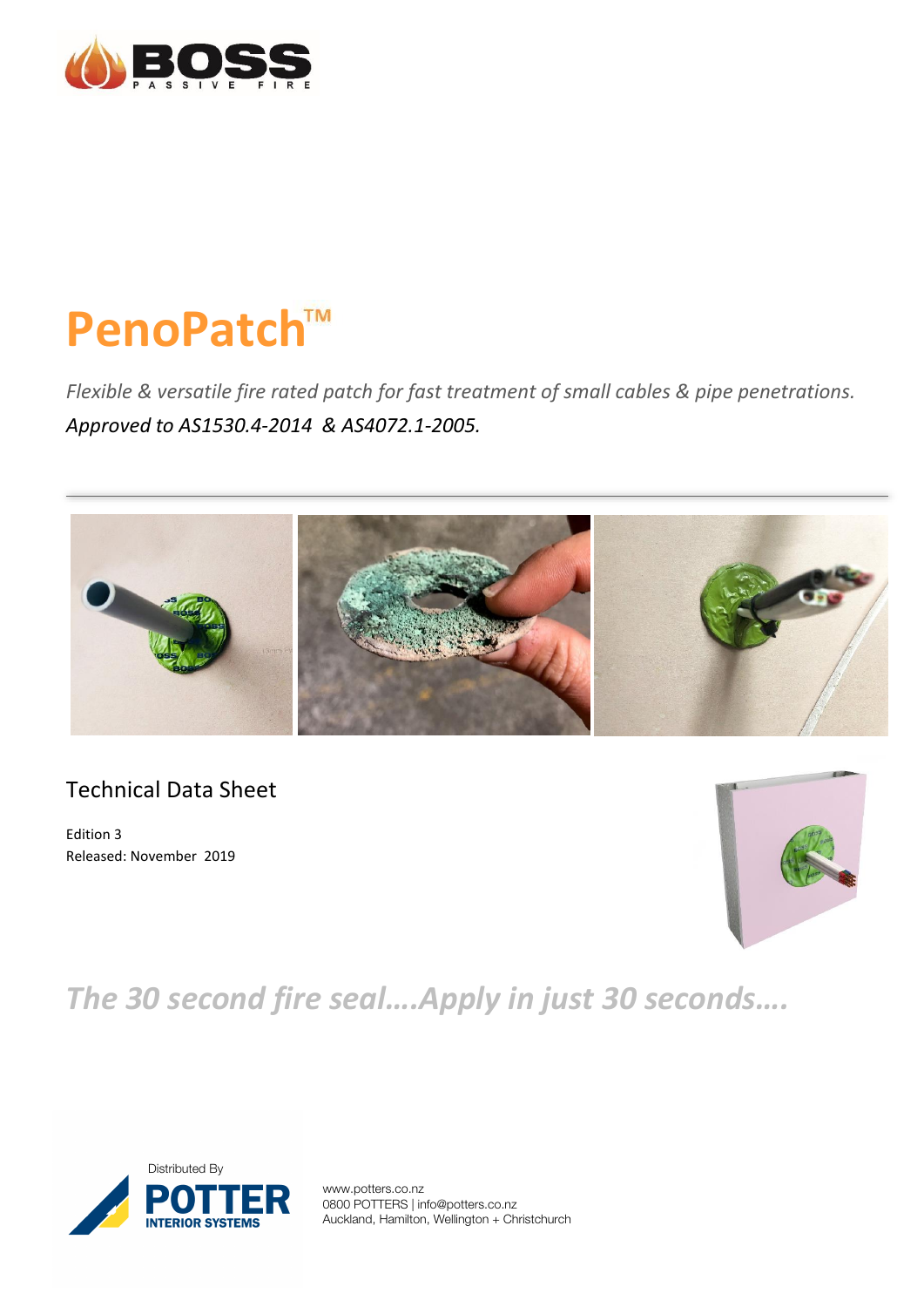

# **KEY BENEFITS**

- Low cost
- Fast 30 second installation
- Fire rated up to 60 minutes
- Simple to identify, audit & certify
- No curing time
- Versatile use on a variety of services

#### **INTRODUCTION**



**BOSS PenoPatch™** is a low cost, simple method of sealing blank openings, individual cables, small bundles of cables, pipes and conduits in a range of 1hr fire walls. Made with a fire resistant advanced formula

putty with a strong bonding capability, the **BOSS PenoPatch™** simply presses onto the wall around the service and instantly provides up to a 60 minute fire rating.

**BOSS PenoPatch™** is supplied in the form of a 60mm diameter discs in packs of 20 units. (100mm Diameter **BOSS PenoPatch™** is also available upon request. Contact the BOSS office for minimum order quantities).

The **BOSS PenoPatch™** has been tested and approved to various international standards including AS1530.4- 2014, AS4072.1-2005 and BS EN1366-3: 2009. It has been tested on some of the most onerous conditions

including single layer plasterboard systems. Under fire conditions the product maintains its bond to the substrate. The integrity and insulation is then maintained by the stability of the remaining product char.



Ideal for Electricians, Plumbers & Gasfitters, HVAC&R installers, maintenance personnel and passive fire applicators.

# **PRODUCT APPLICATIONS & ADVANTAGES**

- Up to 16mm Dia. Pipes including:
	- o Combustible pipes
		- o Combustible Conduits
		- $O$  PEX Pipe
	- o Steel & Copper Pipes
- Data Cables
- Power Cables such as TPS
- Small Cable Bundles
- Blank Openings
- Suitable for use in new and existing builds
- The most simple installation method available
- No mess no clean up
- Ease of certification
- Approved on a wide range of substrates including plasterboard, masonry and concrete walls.

#### **PHYSICAL PROPERTIES**

#### **TABLE 1.**

| <b>Description</b>             | Advanced Formula FR Putty      |  |  |
|--------------------------------|--------------------------------|--|--|
| <b>Size</b>                    | 60mm Dia. x 4mm Thick          |  |  |
|                                | 100mm Dia. x 4mm Thick         |  |  |
| Density                        | $1.55 - 1.6$ g/cm <sup>3</sup> |  |  |
| Colour                         | Green                          |  |  |
| <b>Application temperature</b> | $+5^{\circ}$ C                 |  |  |
| <b>Box Quantity</b>            | 20                             |  |  |
| <b>Expected Shelf Life</b>     | 12 Months (Store unopened in   |  |  |
|                                | dry conditions).               |  |  |
| <b>Testing</b>                 | AS1530.4-2014, BS EN1366-      |  |  |
|                                | 2009                           |  |  |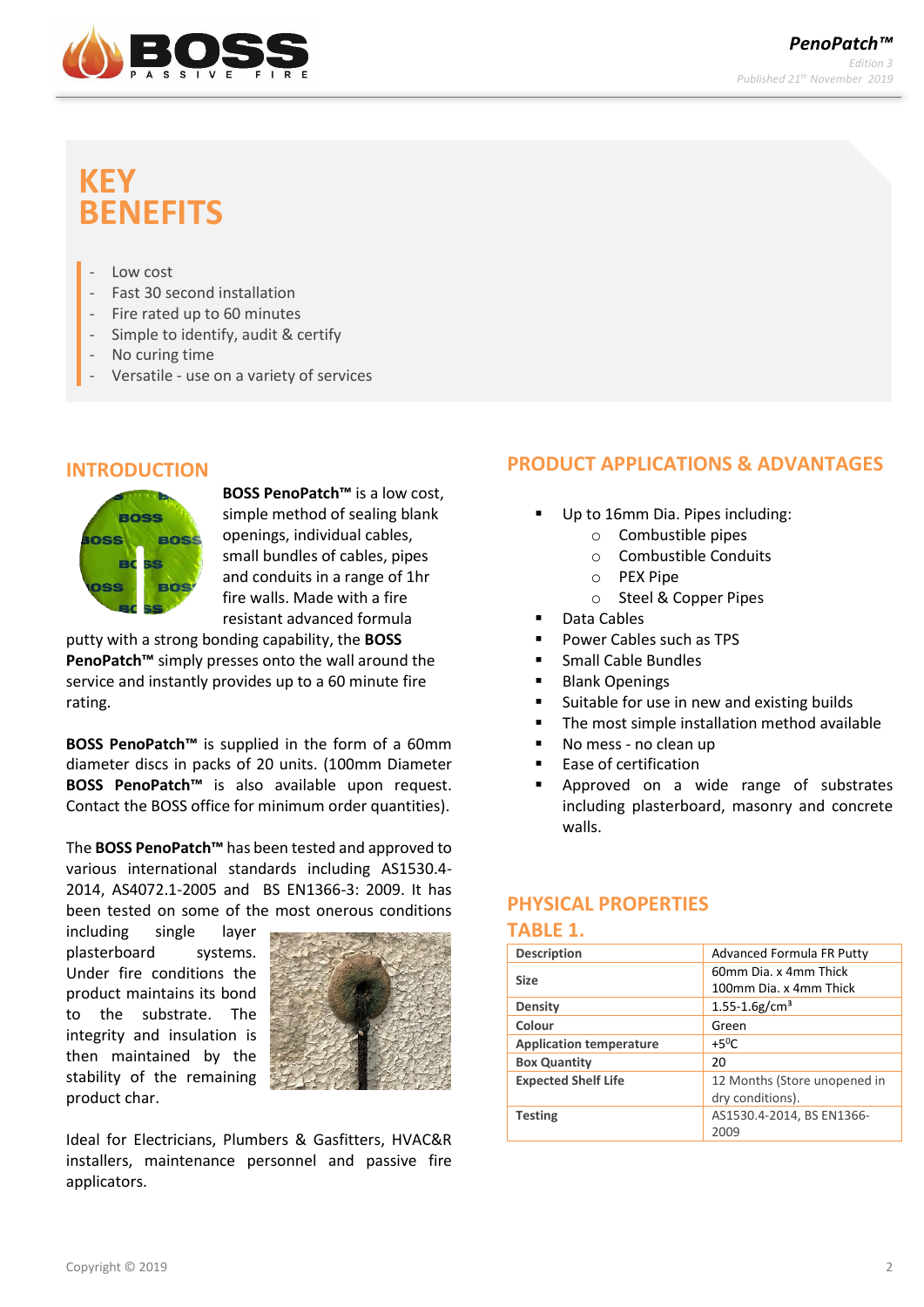

# **INSTALLATION**

- Ensure the aperture and services in question are tested or assessed with **BOSS PenoPatch™,** and site conditions are within the application specification.
- Ensure your aperture size meets with the appropriate tested solution.
- All services and apertures need to be thoroughly cleaned and free of dust and debris or loose particles.



- The aperture needs to be at 5°C or above at time of installation.
- Simply peel off the backing paper, exposing the tacky rear face of the **BOSS PenoPatch™**.
- Ensure the **BOSS PenoPatch™** will be applied with the slot facing down towards the floor.
- Apply the **BOSS PenoPatch™** around the service and press firmly with fingers moulding the **BOSS PenoPatch™** to fully encircle the service and adhere to the wall surface. Maintain pressure for a period of 30 seconds to ensure correct bond.

# **COMMON APPLICATIONS:**

#### **CAT6 Data Cables:**



#### **TPS Power Cables:**



**PEX Pipe up to 16mm Ø:**

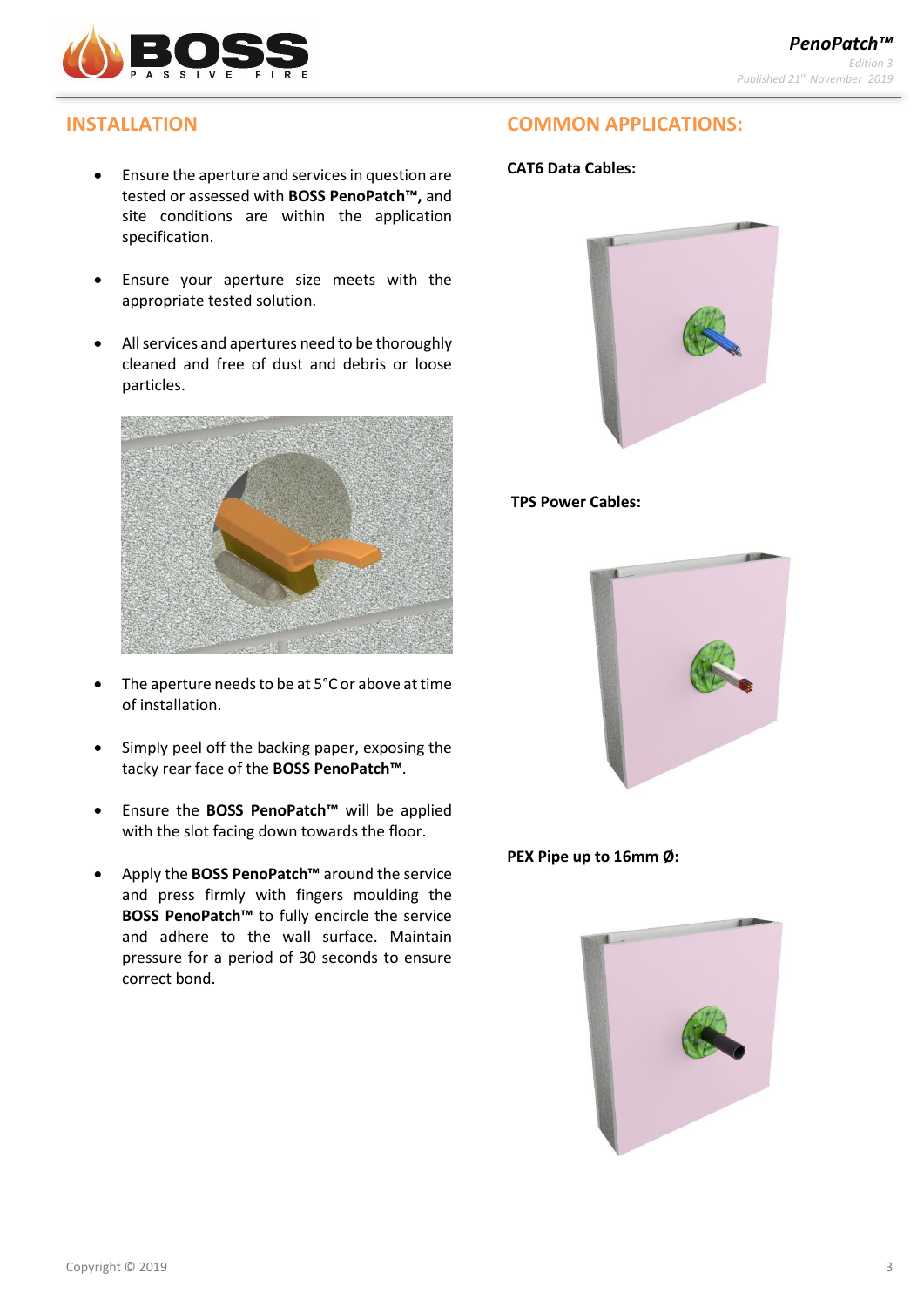

**Frawing** ERL

# **APPROVED APPLICATIONS**

Approved to AS1530.4-2014 and AS4072.1 -2005 by Warringtonfire – Report FAS 190100.

**Service Local Fire** 

**All walls mentioned below in Table 3 must have an established AS1530.4 complaint FRL. The FRL shown in Table 2 may be applied to a lesser FRL relevant to the certified substrate it is used in.** 

# **TABLE 2.**

| <b>Service</b>                                               | <b>Local Fire</b><br><b>Stopping</b><br><b>Protection</b><br><b>System</b> | <b>Wall Type</b>                                                                                                                                           | <b>Seal Size</b>           | <b>Drawing</b><br>Ref.   | <b>FRL</b>    |
|--------------------------------------------------------------|----------------------------------------------------------------------------|------------------------------------------------------------------------------------------------------------------------------------------------------------|----------------------------|--------------------------|---------------|
| 60mm PenoPatch:                                              |                                                                            |                                                                                                                                                            |                            |                          |               |
| <b>Blank Seal</b>                                            |                                                                            | Min 118mm thick:                                                                                                                                           | $20$ mm $\phi$<br>Aperture | Fig 1 &<br>Fig 6         | $-$ /60/60    |
| 16mm Ø PEX Pipe                                              |                                                                            | Plasterboard wall with at least one<br>$\bullet$<br>layer of 13mm plasterboard on                                                                          | 20mm Ø<br>Aperture         | Fig 2 &<br>Fig 7         | $-$ /60/60    |
| Bundle of CAT6 Data cables (5<br>of)                         |                                                                            | both sides.                                                                                                                                                | $20mm$ $\phi$<br>Aperture  | Fig 3 &<br>Fig 8         | $-$ /60/30    |
| Bundle of CAT6 Data cables (3<br>of)                         |                                                                            | Wall type with localised build up to<br>ensure min 118mm thick                                                                                             | $20mm$ $\phi$<br>Aperture  | Fig 4 &<br>Fig 9         | $-$ /60/60    |
| Bundle of TPS Power Cables (3<br>of)                         | <b>BOSS</b>                                                                | Concrete<br>$\bullet$<br>Masonry,<br>$\bullet$<br>AAC / Hebel<br>$\bullet$<br>Metal Clad AAC<br>$\bullet$<br>Speedpanel<br>$\bullet$<br>Korok<br>$\bullet$ | $25$ mm $\phi$<br>Aperture | Fig 3 &<br>Fig 8         | $- / 60 / 60$ |
| <b>Blank Seal</b>                                            | PenoPatch™<br>60mm Dia.                                                    | Min 100mm thick:                                                                                                                                           | 25mm x 25mm<br>Aperture    | Fig 1 &<br>Fig 6         | $-120/60$     |
| Single PVC / PVC Sheathed<br>5mm x 1.5mm <sup>2</sup> Cable  |                                                                            | Plasterboard wall with at least one<br>$\bullet$<br>layer of 13mm plasterboard on                                                                          | 25mm x 25mm<br>Aperture    | Fig 3 &<br>Fig 8         | $-$ /60/30    |
|                                                              |                                                                            | both sides.                                                                                                                                                |                            | Fig 5 &<br><b>Fig 10</b> | $-$ /60/60    |
| Single EPR / PO Sheathed<br>5mm x 1.5mm <sup>2</sup> Cable   |                                                                            | Wall type with localised build up to<br>ensure min 100mm thick<br>Concrete<br>$\bullet$                                                                    | 25mm x 25mm<br>Aperture    | Fig 3 &<br>Fig 8         | $- / 60 / 30$ |
|                                                              |                                                                            | Masonry,<br>٠<br>AAC / Hebel<br>$\bullet$                                                                                                                  |                            | Fig 5 &<br><b>Fig 10</b> | $-$ /60/60    |
| Single XLPE / EVA Sheathed<br>5mm x 1.5mm <sup>2</sup> Cable |                                                                            | Metal Clad AAC<br>$\bullet$<br>Speedpanel<br>$\bullet$                                                                                                     | 25mm x 25mm<br>Aperture    | Fig 3 &<br>Fig 8         | $-/120/60$    |
| Single PVC / PVC Sheathed<br>1mm x 95mm <sup>2</sup> Cable   |                                                                            | Korok<br>$\bullet$                                                                                                                                         | 25mm x 25mm<br>Aperture    | Fig 3 &<br>Fig 8         | $-120/30$     |
|                                                              |                                                                            |                                                                                                                                                            |                            | Fig 5 &<br><b>Fig 10</b> | $-/120/60$    |
| Steel or Copper Pipe up to<br>16mm Dia.                      |                                                                            |                                                                                                                                                            | 25mm x 25mm<br>Aperture    | Fig 2                    | $-120/-$      |
| PVC Conduit up to 16mm Dia.                                  |                                                                            |                                                                                                                                                            | 25mm x 25mm<br>Aperture    | Fig 2 &<br>Fig 7         | $-$ /60/60    |
| Single PVC / PVC Sheathed<br>1mm x 185mm <sup>2</sup> Cable  |                                                                            |                                                                                                                                                            | 25mm x 25mm<br>Aperture    | Fig 3 &<br>Fig 8         | $-/120/30$    |
|                                                              |                                                                            |                                                                                                                                                            |                            | Fig 5 &<br><b>Fig 10</b> | $-/120/60$    |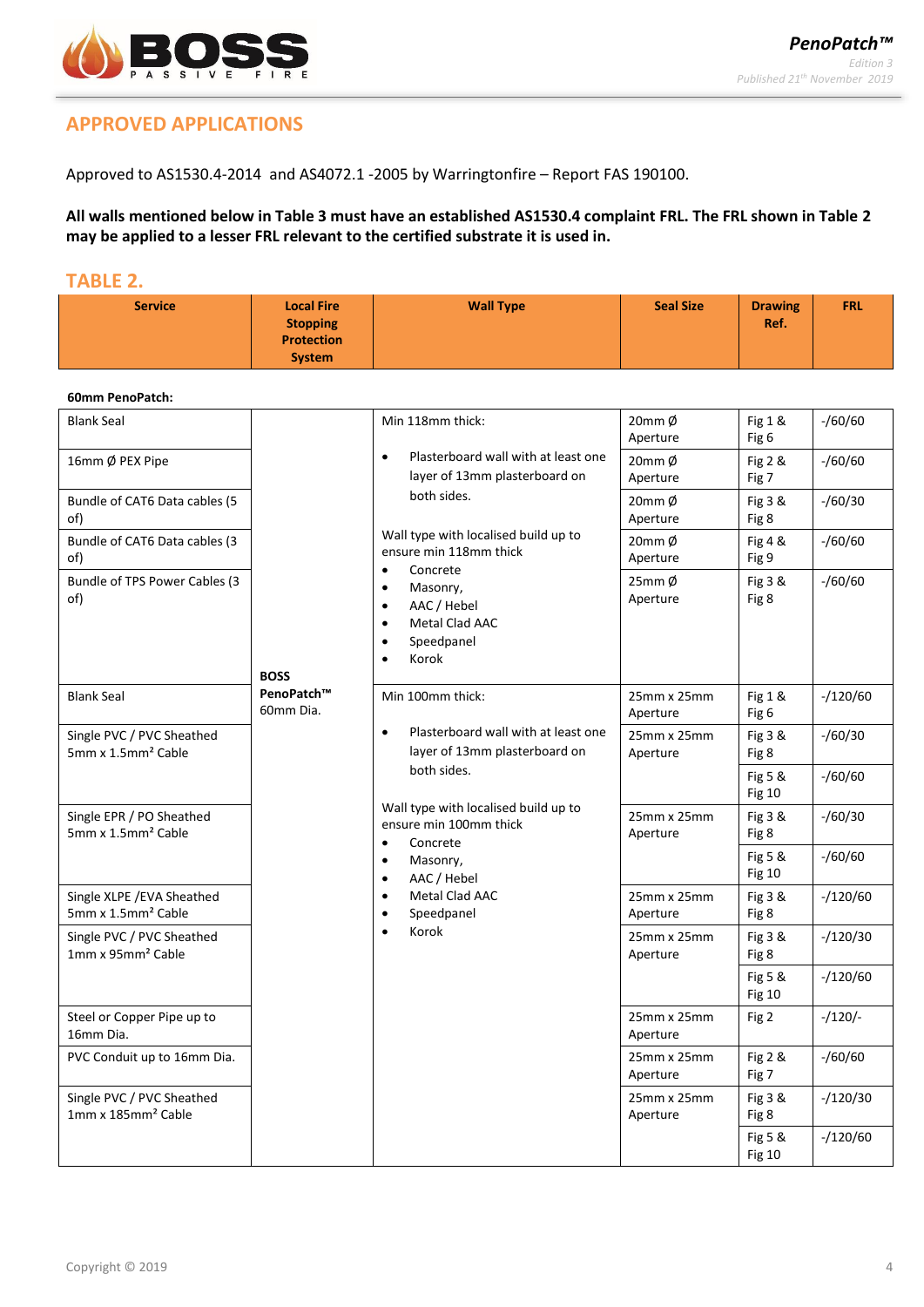

# **APPROVED APPLICATIONS CONTINUED**

Approved to AS1530.4-2014 and AS4072.1 -2005 by Warringtonfire – Report FAS 190100.

**All walls mentioned below in Table 3 must have an established AS1530.4 complaint FRL. The FRL shown in Table 3 may be applied to a lesser FRL relevant to the certified substrate it is used in.** 

#### **TABLE 3.**

| <b>Service</b>                                                    | <b>Local Fire Stopping</b><br><b>Protection System</b> | <b>Wall Type</b>                                                                                                | <b>Seal Size</b>              | <b>Drawing</b><br>Ref.     | <b>FRL</b> |
|-------------------------------------------------------------------|--------------------------------------------------------|-----------------------------------------------------------------------------------------------------------------|-------------------------------|----------------------------|------------|
| 100mm PenoPatch:                                                  |                                                        |                                                                                                                 |                               |                            |            |
| Bundle of 3 PVC / PVC Sheathed<br>5mm x 1.5mm <sup>2</sup> Cables | <b>BOSS PenoPatch™ -</b>                               | Min 100mm thick:<br>Plasterboard wall with<br>٠<br>at least one layer of<br>13mm plasterboard on<br>both sides. | 50mm x 50mm<br>Aperture       | Fig $3 &$<br>Fig 8         | $-$ /60/60 |
| Bundle of 3 EPR / PO Sheathed<br>5mm x 1.5mm <sup>2</sup> Cables  |                                                        |                                                                                                                 | $50$ mm x $50$ mm<br>Aperture | Fig $3 &$<br>Fig 8         | $-$ /60/30 |
|                                                                   |                                                        |                                                                                                                 |                               | Fig 5 $8$<br><b>Fig 10</b> | $-$ /60/60 |
| Bundle of 3 XLPE /EVA Sheathed<br>5mm x 1.5mm <sup>2</sup> Cables |                                                        | Wall type with localised build<br>up to ensure min 100mm<br>thick<br>$\sim$ $\sim$                              | $50$ mm x $50$ mm<br>Aperture | Fig $3 &$<br>Fig 8         | $-$ /60/60 |
| Single PVC / PVC Sheathed 1mm x<br>95mm <sup>2</sup> Cable        |                                                        |                                                                                                                 | 50mm x 50mm<br>Aperture       | Fig $3 &$<br>Fig 8         | $-$ /60/30 |

• Concrete • Masonry, • AAC / Hebel • Metal Clad AAC • Speedpanel • Korok

#### **DRAWINGS – REFER TABLES 2 & 3**

Steel or Copper Pipe up to 16mm

Single PVC / PVC Sheathed 1mm x

Dia.

185mm² Cable

100mm Dia.

Blank Seal **19 and Seal 19 and Seal 19 and Seal 19 and Seal 19 and Seal 19 and Seal 19 and Seal 19 and Seal 19 and Seal 19 and Seal 19 and Seal 19 and Seal 19 and Seal 19 and Seal 19 and Seal 19 and Seal 19 and Seal 19 and** 

PVC Conduit up to 16mm Dia. 50mm x 50mm



#### Figure 2 – PEX Pipe, PVC Conduit , Steel or Copper Penetrations

Fig 1 & Fig 6

Fig 2 & Fig 7

Fig 3 & Fig 8

Fig 2  $/60$ /-

-/60/60

-/60/30

-/30/30

Aperture

Aperture

50mm x 50mm Aperture

50mm x 50mm Aperture

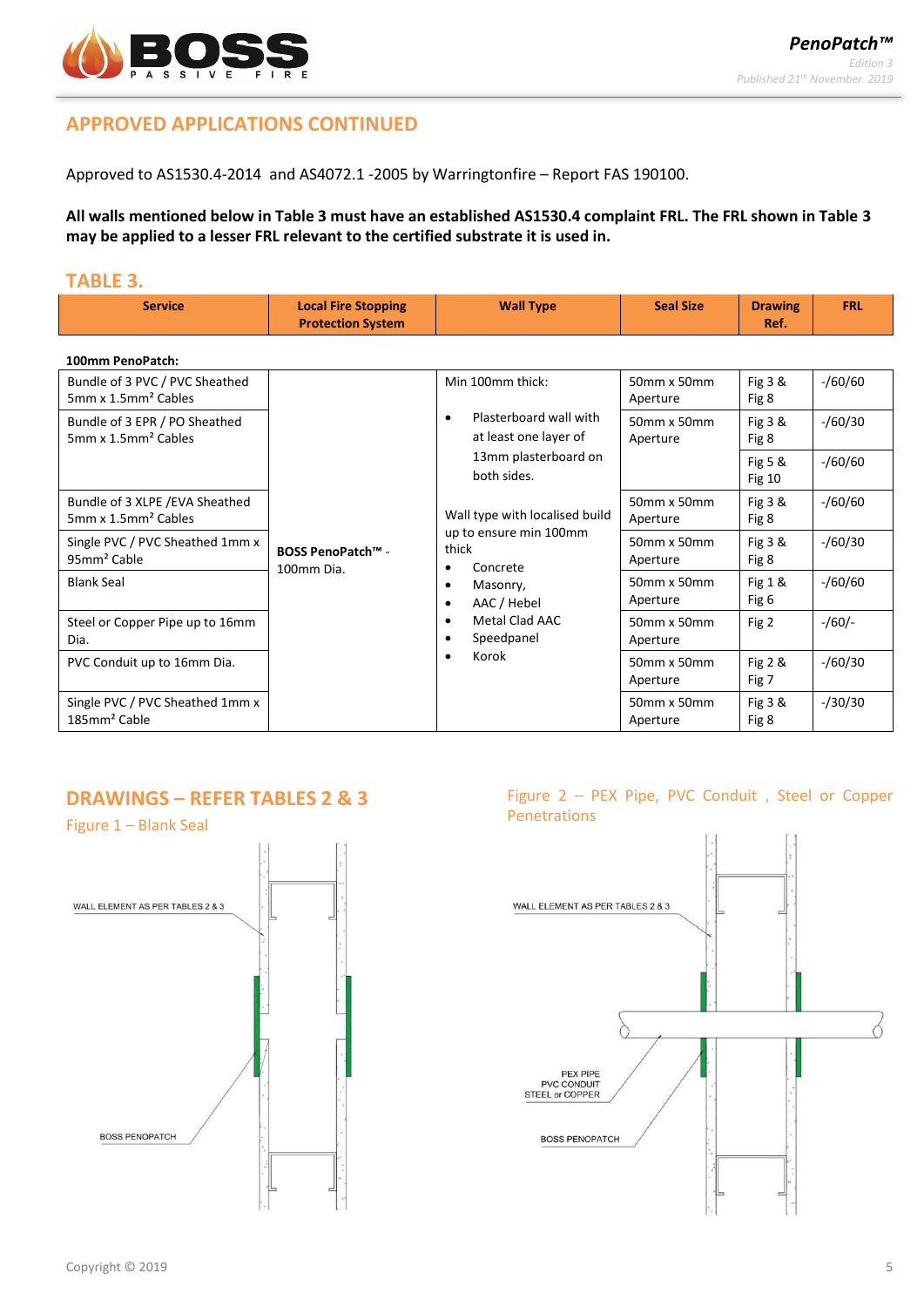

#### Figure 3 – Cable Penetrations



#### Figure 4 - CAT 6 Cable Penetrations (Up to 3 cables)





### Figure 5 – Cable Penetrations with additional protection



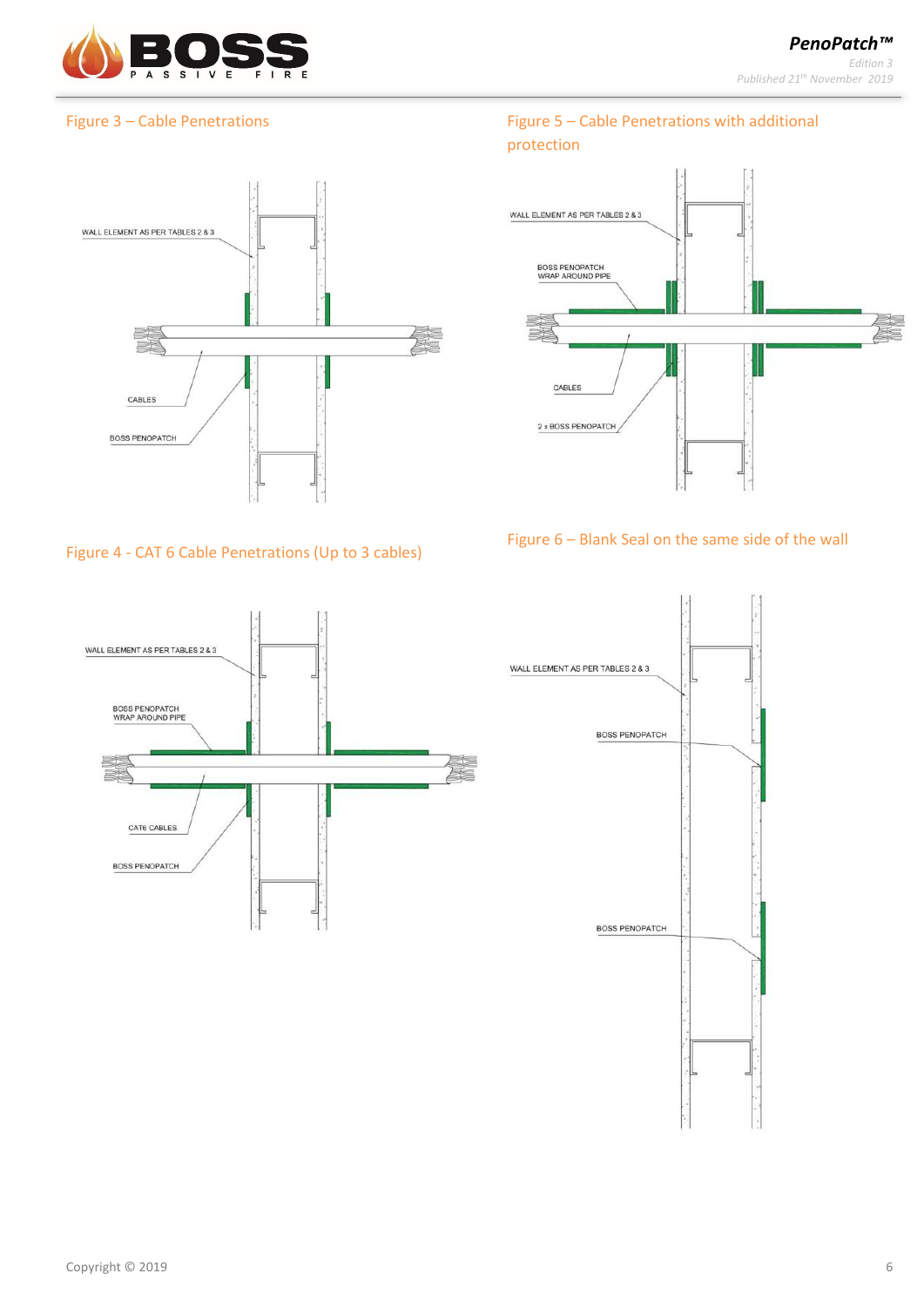

# Figure 7 - PEX Pipe or PVC Conduit penetrating the wall without exiting to the other side



Figure 8 – Cable Penetrations penetrating the wall without exiting to the other side





Figure 10 - Cable Penetrations with additional protection penetrating the wall without exiting to the other side

CAT 6 CABLES

**BOSS PENOPATCH** 



# Figure 9 – CAT6 Cable Penetrations (up to 3 cables) penetrating the wall without exiting to the other side